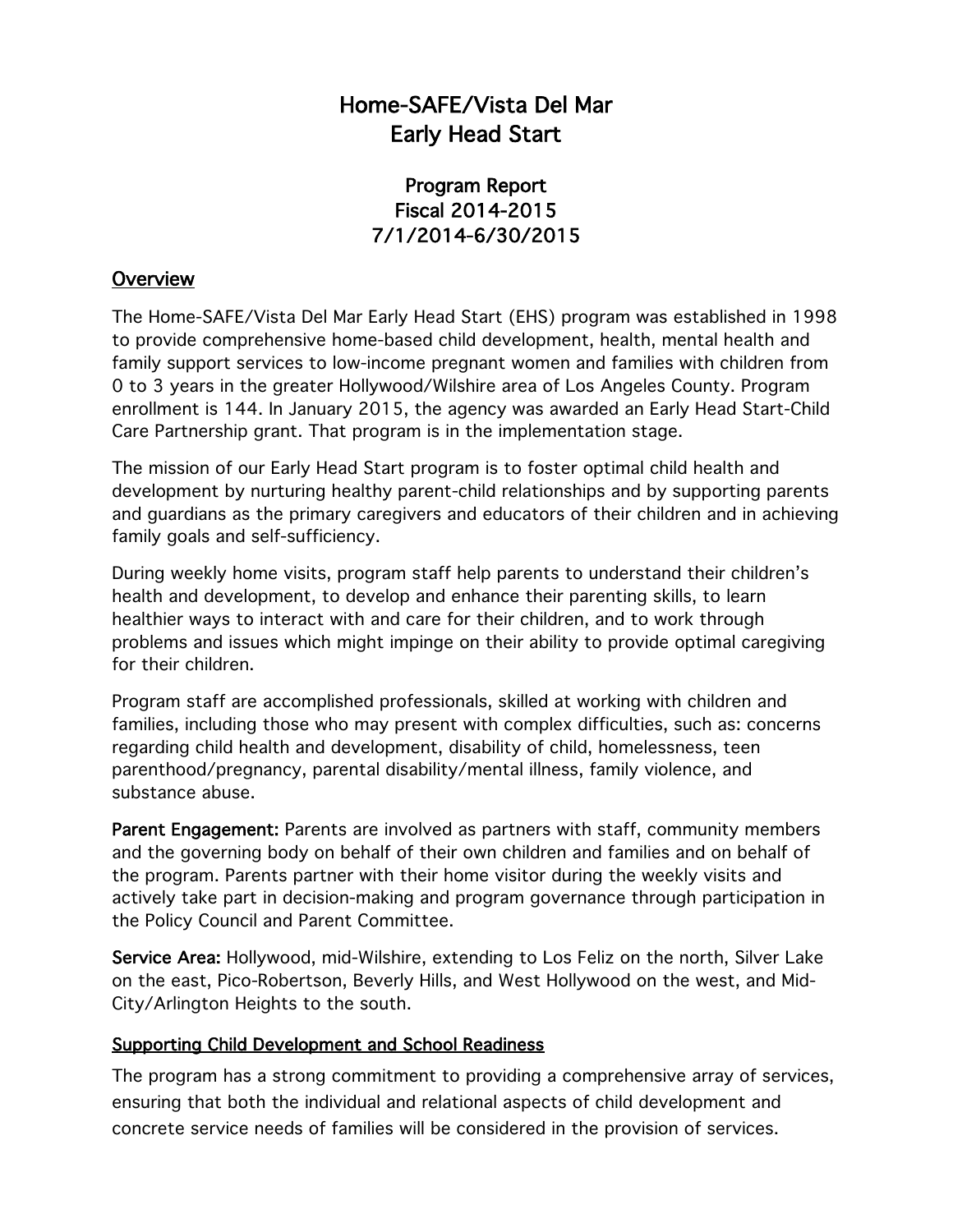Weekly home visits enable staff to regularly assess the developmental status of children. These observations are important for making valid assessments of child functioning and formulating relevant strategies to support optimal child development. Home visitors work closely with parents to develop goals and strategies for working with each child. These relationship-based methods of working with children and families are intended to support school readiness for each enrolled child, and indeed to support their success not just in school but in life.

During home visits, education is provided to enhance parenting skills, as well as knowledge and understanding of child development, and appropriate developmental stages. Teaching Strategies GOLD is used as our ongoing assessment tool, and GOLD reports and other educational materials are utilized to enhance parent's observations of their child's developmental progress and to help parents to support their child's optimal development and create new learning opportunities. As this is an ongoing process, it also provides many opportunities for parents to share concerns about their child's development and behavior with staff.

Due to the diversity reflected in the geographic area served by the program, clients may come from a wide variety of cultures, religions, and family compositions. Program staff show respect for the different languages, cultures, religions and family compositions of each child and family. Wherever possible, different cultures are reflected in the materials and activities of the program. Materials include books/photos reflecting various family compositions, languages, and cultures; dolls of different races; posters/books that portray both men and women as caregivers. Activities may include singing songs in children's home languages or from home cultures. Home visitors and teachers serving primarily Spanish-speaking families are fluent in both English and Spanish and many are also bicultural.

Home visits and socialization groups present opportunities for both child-initiated and adult-initiated activities and ensure that parents and other caregivers are partners with the program in facilitating the transition to preschool and school readiness. Socialization groups provide children early experiences in participating in informal and formal group learning activities. Staff work with parents to provide a variety of learning opportunities, including active and quiet activities, as well as staff/parent directed and child-led free-choice activities.

The overarching school readiness goal of the program is to promote the physical, cognitive, language, social and emotional development of infants and toddlers while also fostering future growth and development so that they may reach their maximum potential as productive, healthy and happy adults. Individual goals are established for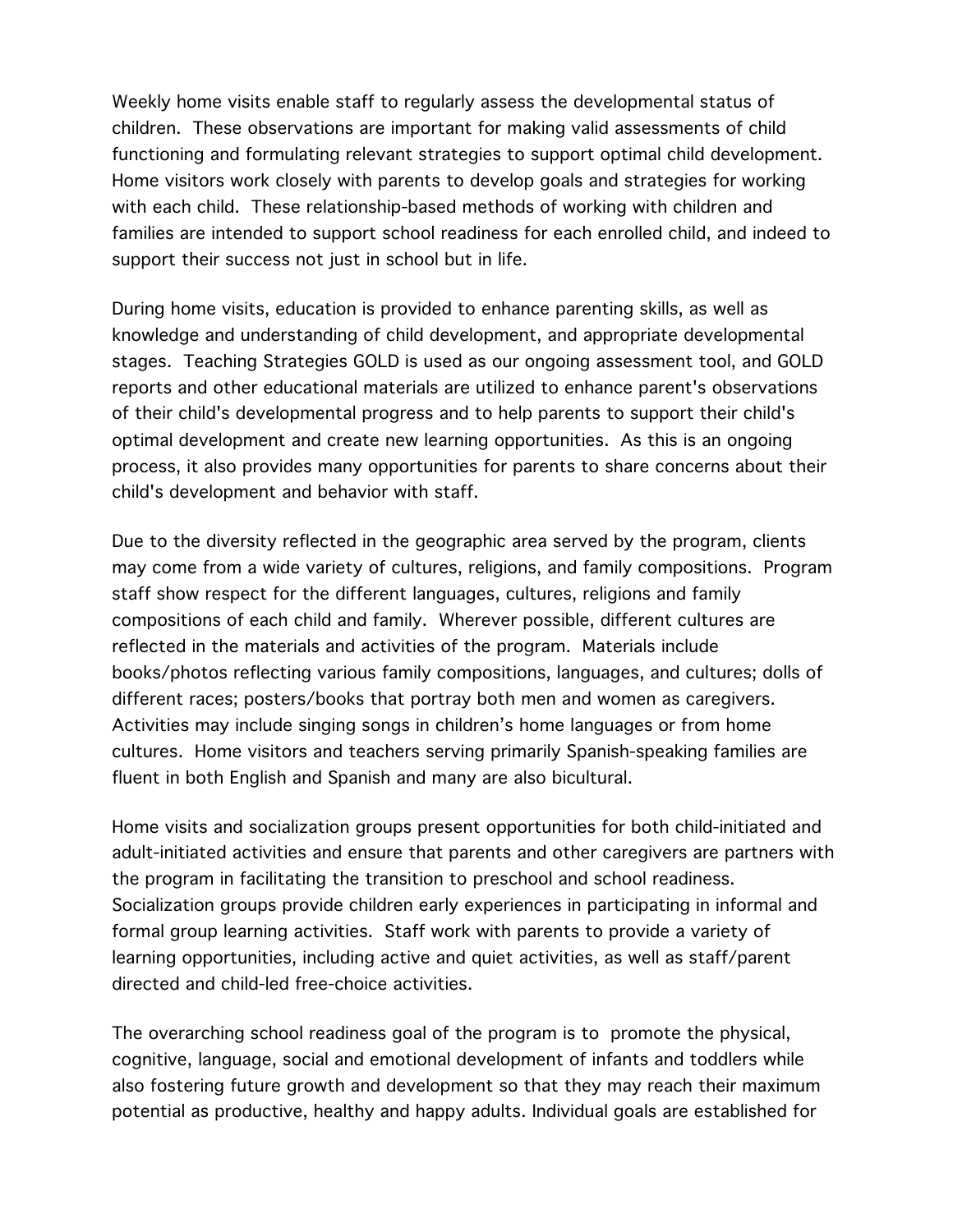each child and updated at three-month intervals, with special attention paid to areas in which children may be falling below expectations. These children are referred, as appropriate to the Regional Center to LEA and/or may receive additional targeted enrichment through additional home visits or special group learning experiences. Using aggregate data, EHS program School Readiness Goals are developed for the five major areas defined by the 2007 Head Start reauthorization legislation - Social and Emotional Development; Language Development and Literacy, Approaches to Learning, Cognition and General Knowledge and Physical Well-Being and Motor Development - every five years as part of our grant cycle. Goals are modified annually, as needed.

| <b>Early Head Start Enrollment:</b>                   |           |
|-------------------------------------------------------|-----------|
| <b>Funded Enrollment:</b>                             | 144       |
| <b>Total Number of Children Served</b>                | 248       |
| Total Number of Pregnant Women Served                 | 19        |
| <b>Total Number of Families Served</b>                | 194       |
| Average monthly Enrollment                            | 144       |
| Enrollment by Type of Eligibility:                    |           |
| Income 100% below Federal Poverty Line                | 152 (61%) |
| <b>Receiving Public Assistance</b>                    | 47 (19%)  |
| <b>Foster Child</b>                                   | 13 (5%)   |
| Homeless                                              | 8(3%)     |
| Over income & Not Receiving Public Assistance         | 25 (10%)  |
| Allowed over income with family income between        | 3(1%)     |
| 100% and 130% of federal poverty line                 |           |
| Medical Screening & Follow-up                         |           |
| Children Receiving All Scheduled Preventive &         |           |
| <b>Primary Health Care</b>                            | 94.0%     |
| Children Diagnosed with a Medical Condition           | 32.0%     |
| Diagnosed Children Receiving Treatment                | 100.0%    |
| Children with Up-to-date immunizations                | 98.7%     |
| Percentage of Children with Dental Home               | 85.2%     |
| <b>Special Needs</b>                                  |           |
| Enrolled Children with a Disability                   | 40        |
| Children with a Disability Receiving Special Services | 40        |